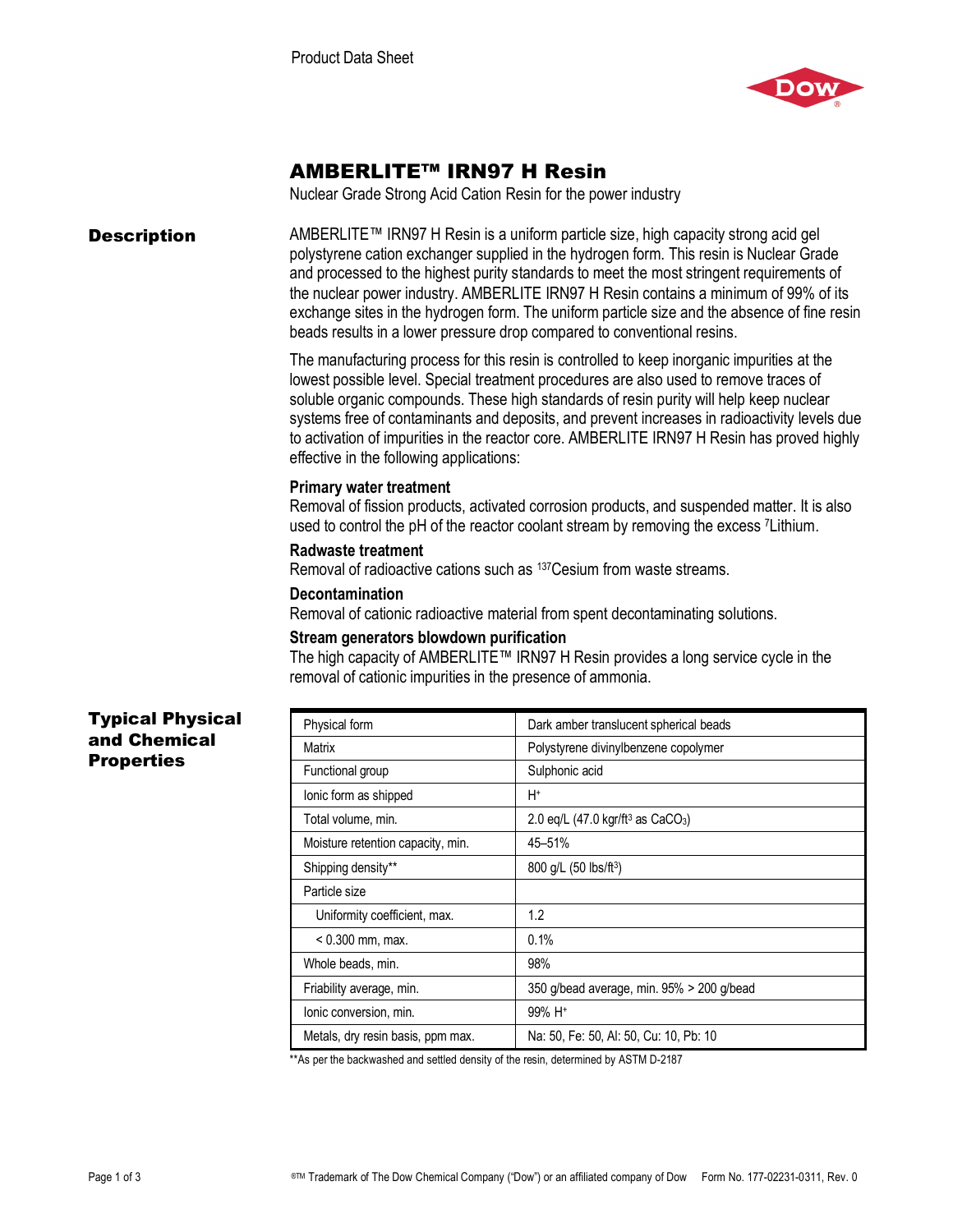# Suggested **Operating Conditions**

| Operating temperature, max. | 120°C / 250°F                             |
|-----------------------------|-------------------------------------------|
| Minimum bed depth           | $800 \text{ mm}$ (2.6 ft)                 |
| Service flow rate           | 8-50 BV*/h (1.0-6.3 gpm/ft <sup>3</sup> ) |
| Service velocity            | 60 m/h (25 gpm/ft <sup>2</sup> ) max.     |

\* 1 BV (Bed Volume) = 1  $m<sup>3</sup>$  solution per  $m<sup>3</sup>$  resin or 7.5 gals per ft<sup>3</sup> resin

# **Hydraulic** Characteristics

## **Pressure drop**

The approximate pressure drop for each meter of bed depth of AMBERLITE™ IRN97 H Resin in normal downflow operation at various temperatures and flow rates is shown in Figure 1. Pressure drop data are valid at the start of the service run with a clear water.

# Figure 1. Pressure Drop



### For other temperatures use:

 $P_T = P_{20^{\circ}C}$  / (0.026 T<sub>°C</sub> + 0.48), where  $P \equiv$  bar/m  $P_T = P_{68} \cdot_F / (0.014 T \cdot_F + 0.05)$ , where  $P = \text{psift}$ 

**Packaging** 25 liter bags or 7 cubic foot drums